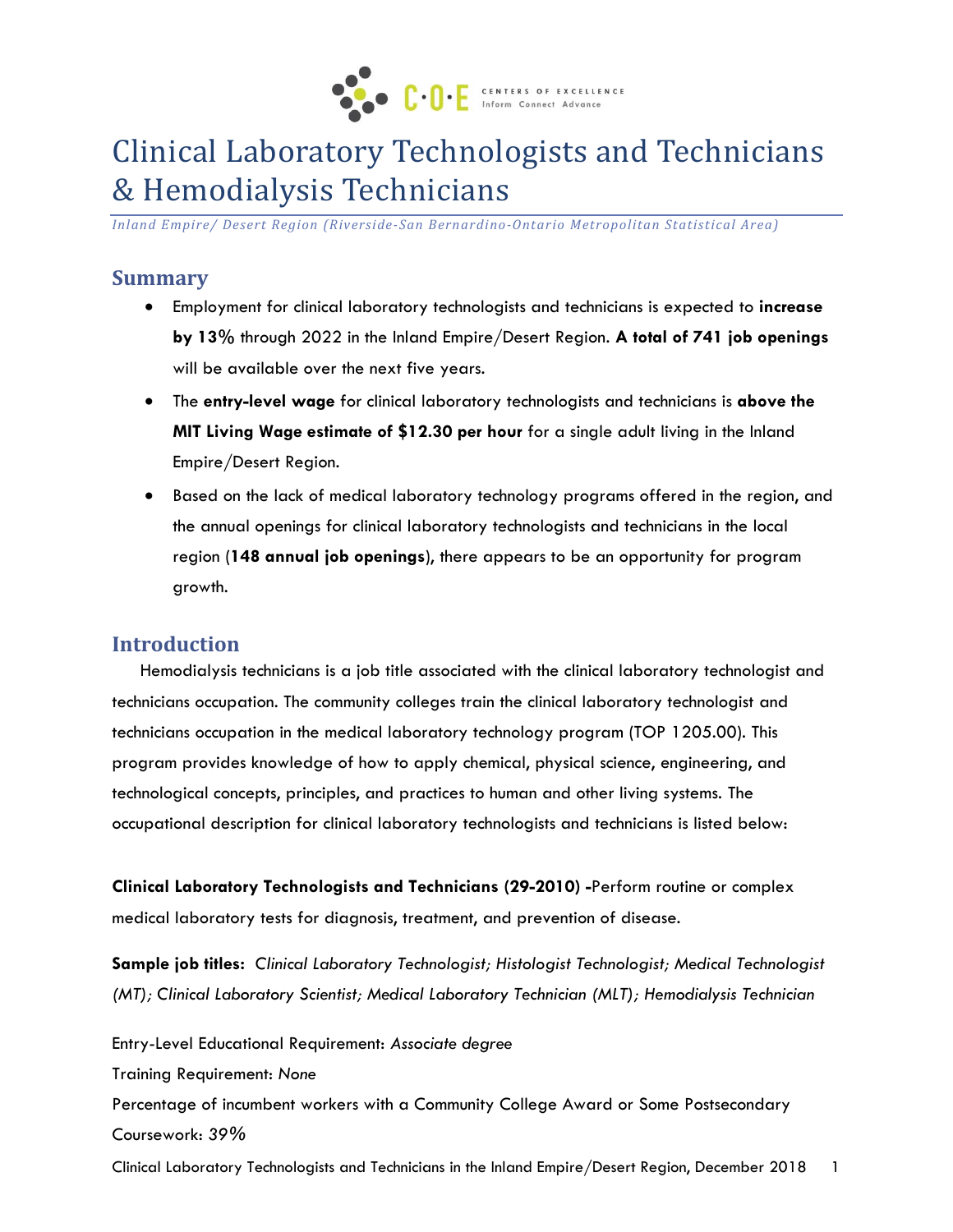

# **Job Opportunities**

In 2017, there were 1,664 clinical laboratory technologist and technicians jobs in the Inland Empire/Desert Region. Across the region, employment for clinical laboratory technologists and technicians is expected to increase by 13% through 2022. Employers in the region will need to hire 741 workers over the next five years to fill new jobs and to backfill jobs that workers are leaving (includes retirements).

*Exhibit 1: Job counts, five-year projections, and age share demographics for clinical laboratory technologists and technicians*

| Region                            | 2017 Jobs | $5-Yr$ %<br>Change<br>(New Jobs) | $5-Yr$<br><b>Openings</b><br>$(New +$<br>Replacement<br>Jobs) | Annual<br><b>Openings</b><br>$(New +$<br>Replacement<br>Jobs) | $%$ of<br>workers age<br>$55+$ |
|-----------------------------------|-----------|----------------------------------|---------------------------------------------------------------|---------------------------------------------------------------|--------------------------------|
| Inland<br>Empire/Desert<br>Region | 1,664     | 13%                              | 741                                                           | 148                                                           | 22%                            |
| $S_{\text{outcon}}$ EMSI $2018A$  |           |                                  |                                                               |                                                               |                                |

Source: EMSI 2018.4

#### **Earnings**

The entry-level wage for clinical laboratory technologists and technicians is above the MIT Living Wage estimate of \$12.30 per hour for a single adult living in the Inland Empire/Desert Region. Detailed information about the MIT Living Wage Calculator, including additional wage requirements for adults with dependent children, is available on their website: [http://livingwage.mit.edu/metros/40140.](http://livingwage.mit.edu/metros/40140)

|  |  |  |  |  | Exhibit 2: Earnings for clinical laboratory technologists and technicians |
|--|--|--|--|--|---------------------------------------------------------------------------|
|  |  |  |  |  |                                                                           |

| <b>Occupation</b>                                           | <b>Entry to Experienced</b><br><b>Hourly Earnings Range*</b> | <b>Median</b><br>$Wage*$ | Avg. Annual<br><b>Earnings</b> |
|-------------------------------------------------------------|--------------------------------------------------------------|--------------------------|--------------------------------|
| <b>Clinical Laboratory Technologists</b><br>and Technicians | $$23.62$ to $$50.43$                                         | \$37.03                  | \$85,500                       |
| Source: EMSI 2018.4                                         |                                                              |                          |                                |

\*Entry Hourly is 25th percentile wage, the median is 50th percentile wage, experienced is 75th percentile wage.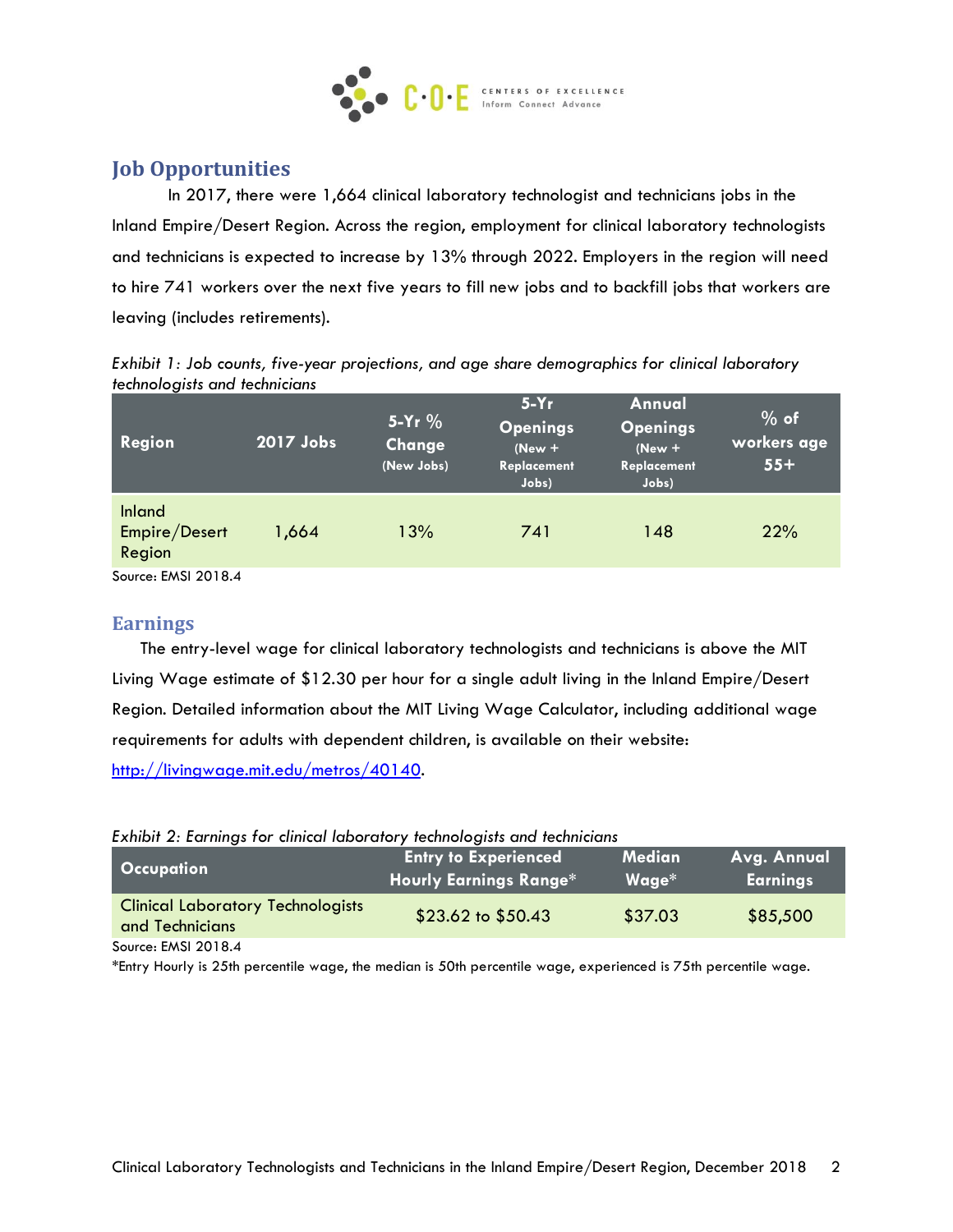

# **Job Posting Data (Real-Time Labor Market Information)**

Exhibit 3 displays the number of job ads posted for clinical laboratory technologists and technicians during the last 12 months along with the Inland Empire/Desert Region and national average time it takes to fill jobs. On average, it takes four days longer for employers to find qualified candidates to fill open positions than the national average, indicating that open positions are slightly more challenging to fill locally. Please see page 7 for employer demand for hemodialysis technicians skills.

*Exhibit 3: Job ads and time to fill for clinical laboratory technologists and technicians, December 2017 – November 2018*

| $\blacksquare$ Occupation $\blacksquare$ | <b>Job Ads</b> | <b>Region Average</b><br>Time to Fill (Days) | <b>National Average</b><br><b>Time to Fill (Days)</b> |
|------------------------------------------|----------------|----------------------------------------------|-------------------------------------------------------|
| <b>Clinical Laboratory</b>               |                |                                              |                                                       |
| Technologists and                        | 705            | 40                                           | 37                                                    |
| <b>Technicians</b>                       |                |                                              |                                                       |
| Source: Burning Glass - Labor Insights   |                |                                              |                                                       |

#### **Employers**

Exhibit 4 displays a sample of the employers that have been posting job ads for clinical laboratory technologists and technicians over the last 12 months.

| Exhibit 4: Employers posting the most job ads for clinical laboratory technologists and technicians, |  |  |  |  |  |
|------------------------------------------------------------------------------------------------------|--|--|--|--|--|
| December 2017 – November 2018                                                                        |  |  |  |  |  |

| <b>Occupation</b>                                                   | <b>Top Employers</b>                                                                      |
|---------------------------------------------------------------------|-------------------------------------------------------------------------------------------|
| <b>Clinical Laboratory Technologists and</b><br>Technicians (n=502) | • Loma Linda University Health<br>• Tenet Healthcare<br>• Hospital Corporation of America |

Source: Burning Glass – Labor Insights

## **In-Demand Skills**

Exhibit 5 lists the in-demand skills that employers are seeking when looking for workers to fill clinical and laboratory technologist and technician positions. The skills reported in job postings may be utilized as a helpful guide for curriculum development. Specialized skills are occupationspecific skills employers are requesting for industry or job competency. Employability skills are foundational skills that transcend industries and occupations; this category is commonly referred to as "soft skills."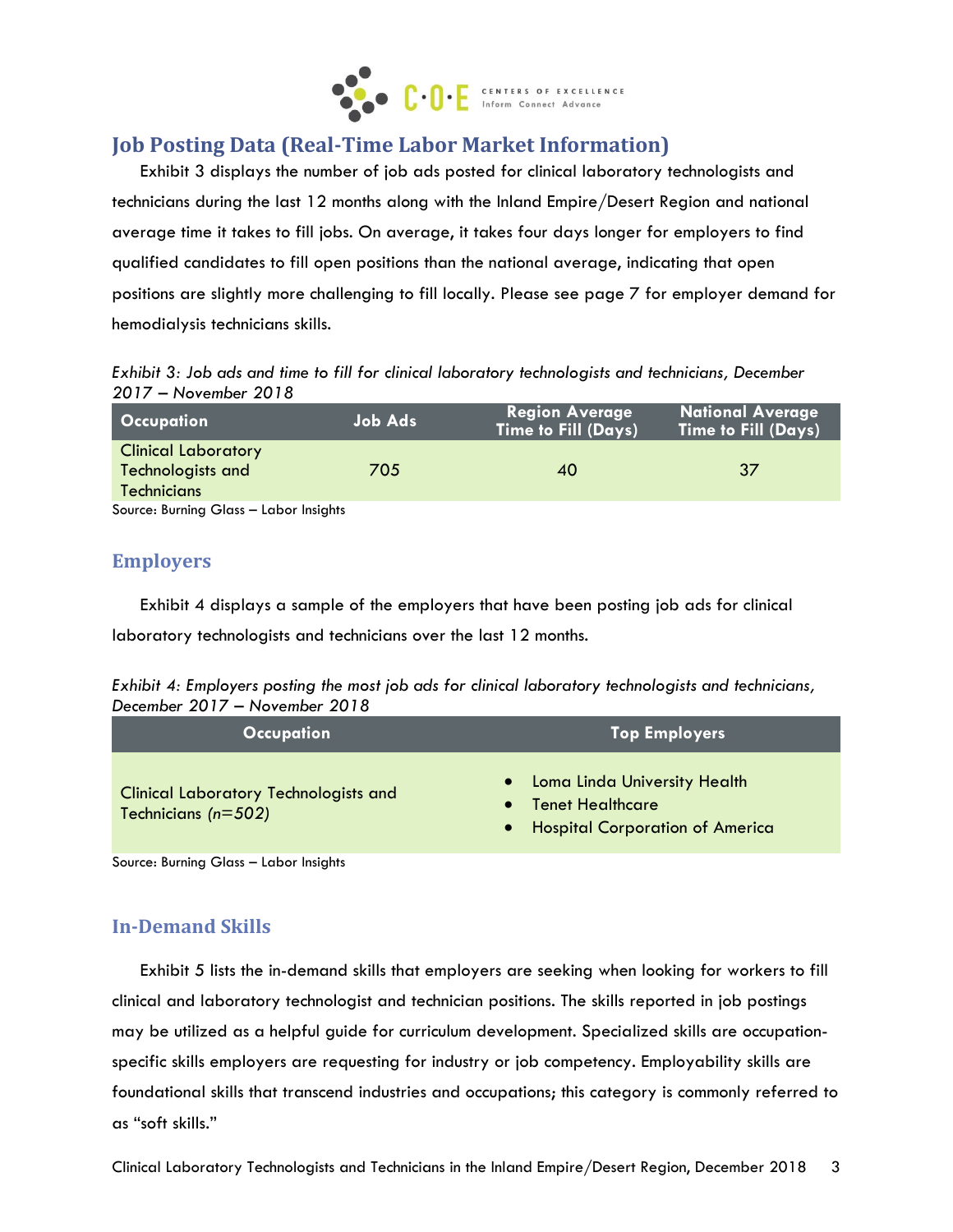

| Exhibit 5: Skills in demand for clinical laboratory technologists and technicians, December 2017 - |  |  |  |
|----------------------------------------------------------------------------------------------------|--|--|--|
| November 2018                                                                                      |  |  |  |

| <b>Occupation</b>          | <b>Specialized skills</b>       | <b>Employability skills</b> |
|----------------------------|---------------------------------|-----------------------------|
| <b>Clinical Laboratory</b> | • Quality Assurance and Control | • Communication Skills      |
| Technologists and          | • Chemistry                     | • Detail-Oriented           |
| Technicians (n=564)        | Phlebotomy                      | • Teamwork/Collaboration    |

Source: Burning Glass – Labor Insights

#### **Certifications**

Exhibit 6 displays the certifications most frequently requested or required by employers in job postings over the last 12 months.

*Exhibit 6: Certifications in demand for clinical laboratory technologists and technicians, December 2017– November 2018*

| <b>Occupation</b>                                                     | <b>Top Certifications Requested in Job Postings</b>                                                                 |
|-----------------------------------------------------------------------|---------------------------------------------------------------------------------------------------------------------|
| <b>Clinical Laboratory Technologists and</b><br>Technicians $(n=327)$ | • Phlebotomy Certification<br>• American Society for Clinical Pathology (ASCP)<br>• Basic Life Saving/Support (BLS) |

Source: Burning Glass – Labor Insights

## **Educational Requirements**

Exhibit 7 displays the entry-level education typically required to become a clinical and laboratory technologist and technician according to the Bureau of Labor Statistics, educational attainment for incumbent workers with "some college, no degree" and an "associate degree" according to the Current Population Survey, and the minimum advertised education requirement requested by employers in online job ads.

*Exhibit 7: Educational attainment and online job ads with minimum advertised education requirements for clinical laboratory technologists and technicians, December 2017 – November 2018*

|                                                                             | Work                                                                                          | <b>Typical</b>                                | <b>Two-Year</b><br><b>Postsecondary</b>       | <b>Minimum Advertised Education</b><br><b>Requirement from Job Ads</b> |     |                                          |     |  |
|-----------------------------------------------------------------------------|-----------------------------------------------------------------------------------------------|-----------------------------------------------|-----------------------------------------------|------------------------------------------------------------------------|-----|------------------------------------------|-----|--|
| <b>Occupation</b>                                                           | <b>Entry-Level</b><br><b>Experience</b><br><b>Education</b><br>Required<br><b>Requirement</b> | Level of<br><b>Educational</b><br>Attainment* | <b>Number</b><br>of Job<br>Postings<br>$(n=)$ | High school<br>diploma or Associate<br>vocational degree<br>training   |     | <b>Bachelor's</b><br>degree or<br>higher |     |  |
| Clinical<br>Laboratory<br><b>Technologists</b><br>and<br><b>Technicians</b> | None                                                                                          | Associate<br>degree                           | 39%                                           | 413                                                                    | 60% | 9%                                       | 31% |  |

Source: EMSI 2018.4, Current Population Survey, Burning Glass – Labor Insights

\*Percentage of incumbent workers with a Community College Credential or Some Postsecondary Coursework

Clinical Laboratory Technologists and Technicians in the Inland Empire/Desert Region, December 2018 4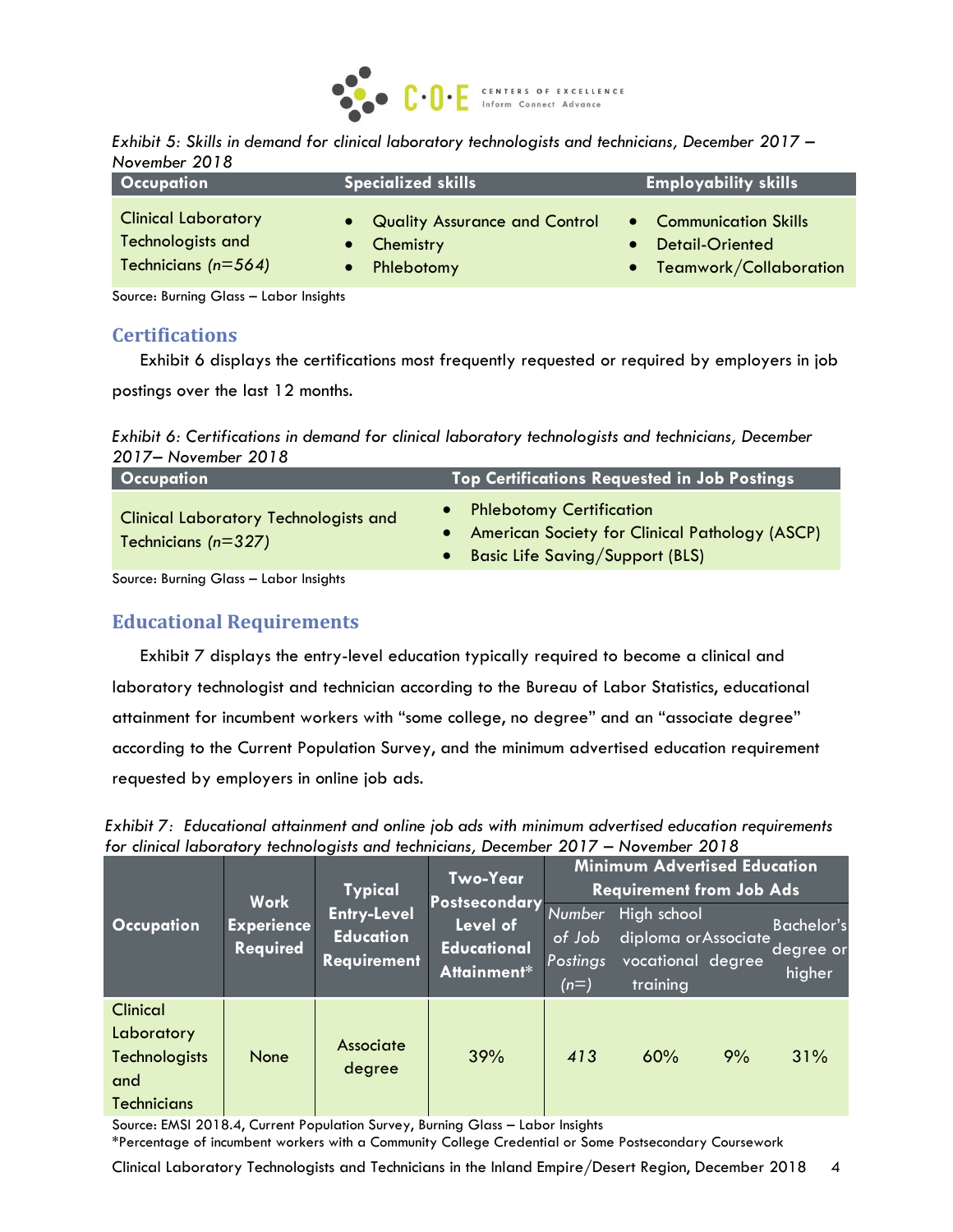

## **Student Completions**

Exhibit 8 shows the annual average statewide community college credentials (associate degrees and certificates) conferred during the three academic years between 2014 and 2017, with the relevant TOP code as well as the program titles used at each college, sourced from the Chancellor's Office Curriculum Inventory (COCI). Statewide data is displayed in exhibit 8 because there are no medical laboratory technology programs offered in the Inland Empire/Desert Region. Please note, a credential is not equivalent to a single person in search of a job opening since a student may earn more than one award, such as an associate degree in addition to a certificate. Community College student outcome information is from the CTE LaunchBoard based on the selected TOP code(s) and region.

| 1205.00 - Medical Laboratory Technology                                         | <b>Community College Annual</b><br><b>Average Credentials</b><br>$(2014-17)$ |
|---------------------------------------------------------------------------------|------------------------------------------------------------------------------|
| <b>Canyons</b> - Medical Laboratory Technician                                  |                                                                              |
| <b>Associate Degree</b>                                                         | 10                                                                           |
| Certificate 6 to $\leq$ 18 semester units                                       | 5                                                                            |
| De Anza - Medical Laboratory Technology/Clinical Laboratory<br><b>Assistant</b> |                                                                              |
| <b>Associate Degree</b>                                                         |                                                                              |
| Certificate 30 to < 60 semester units                                           | $\overline{2}$                                                               |
| Certificate $12$ to $\leq 18$ semester units                                    | $\overline{2}$                                                               |
| Diablo Valley - Medical Laboratory Technology                                   |                                                                              |
| <b>Associate Degree</b>                                                         | 1                                                                            |
| Folsom Lake - Medical Laboratory Technician                                     |                                                                              |
| <b>Associate Degree</b>                                                         | 6                                                                            |
| Merritt - Histotechnician                                                       |                                                                              |
| Certificate 30 to $< 60$ semester units                                         | $*1$                                                                         |
| Mt. San Antonio - Histologic Technician Training                                |                                                                              |
| <b>Associate Degree</b>                                                         | 20                                                                           |
| Saddleback - Medical Laboratory Technician                                      |                                                                              |
| <b>Associate Degree</b>                                                         | 7                                                                            |
| Certificate 30 to $< 60$ semester units                                         | 12                                                                           |
| San Diego Miramar - Medical Laboratory Technology                               |                                                                              |
| <b>Associate Degree</b>                                                         | 11                                                                           |
| Certificate $18$ to $\leq 30$ semester units                                    | 17                                                                           |
| Certificate 6 to $<$ 18 semester units                                          |                                                                              |
| Southwestern - Medical Laboratory Technician                                    |                                                                              |
| <b>Associate Degree</b>                                                         | 13                                                                           |
| Total annual average community college credentials (2014-17)                    | 109                                                                          |

*Exhibit 8: California annual average community college student completions for medical laboratory technology programs*

Source: LaunchBoard, IPEDS, COCI

\*Merritt issued one 30 to <60 semester unit certificates in 2016-17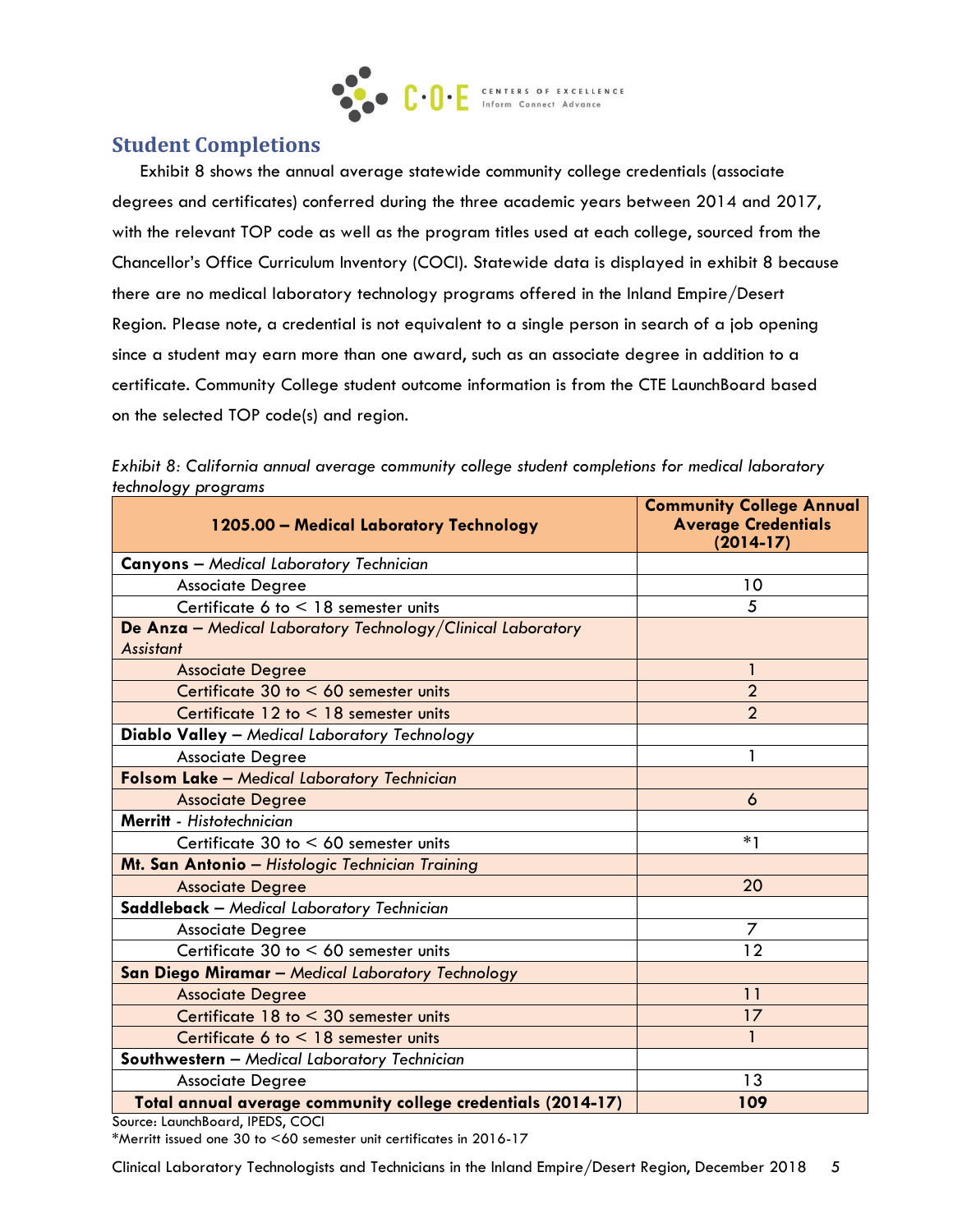

#### **1205.00 – Medical Laboratory Technology program Strong Workforce outcomes in California in the academic year 2015-16 [unless noted otherwise]:**

- Number of course enrollments: 1,854 [2016-17]
- Completed 12+ CTE units in one year: 301 [2016-17]
- Number of students who transferred: 40
- Employed in the second fiscal quarter after exit: 85%
- **•** Employed in the fourth fiscal quarter after exit: 85%
- Median earnings in the second fiscal quarter after exit: \$11,437
- Median annual earnings: \$46,140
- The percentage in a job closely related to the field of study: 85% [2014-15]
- Median change in earnings: 91%
- The proportion of students who attained a living wage: 86%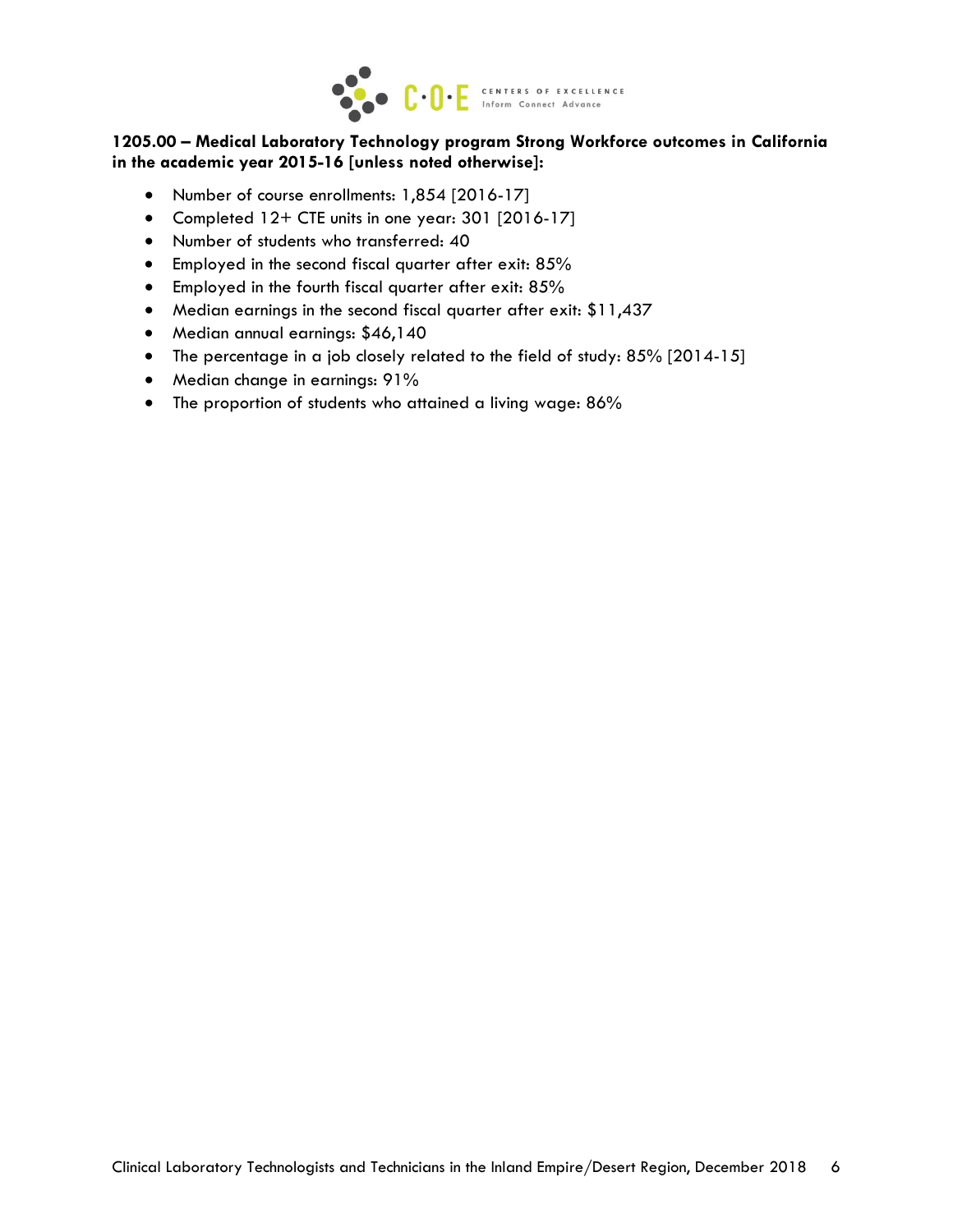

# **Job Posting Data for Hemodialysis Technicians**

This section details job-posting data from employers seeking hemodialysis technicians. Over the past 12 months (December 2017 – November 2018), 444 job ads specified a need for individuals with hemodialysis skills in the Inland Empire/Desert Region. Despite hemodialysis technician being a clinical and laboratory technologist and technician job title, the majority of job postings are seeking registered nurses with hemodialysis skills. Exhibit 8 displays the top occupations requiring hemodialysis skills in the Inland Empire/Desert Region.

*Exhibit 8: Job ads for occupations that require hemodialysis skills, December 2017 – November 2018*

| <b>Occupation</b>                                            | <b>Job Ads</b> |
|--------------------------------------------------------------|----------------|
| <b>Registered Nurses</b>                                     | 243            |
| <b>Nursing Assistants</b>                                    | 99             |
| Licensed Practical and Licensed Vocational Nurses            | 18             |
| <b>Medical and Health Services Managers</b>                  | 18             |
| <b>Clinical and Laboratory Technologists and Technicians</b> | 15             |
| Source: Burning Glass - Labor Insights                       |                |

Exhibit 9 displays a sample of the employers that have been posting job ads for hemodialysis skills over the last 12 months.

*Exhibit 9: Employers posting the most job ads for hemodialysis skills, December 2017 – November 2018*

| <b>Top Employers</b>                 |                                |               |  |  |
|--------------------------------------|--------------------------------|---------------|--|--|
| $\bullet$ DaVita                     | • Loma Linda University Health | ⊪ Fresenius I |  |  |
| Source: Burning Class Labor Insights |                                |               |  |  |

Source: Burning Glass – Labor Insights

Exhibit 10 lists the in-demand skills that employers are seeking when looking for workers to fill positions that also require hemodialysis skills.

|               | Exhibit 10: Skills in demand for occupations that require hemodialysis skills, December 2017 - |  |
|---------------|------------------------------------------------------------------------------------------------|--|
| November 2018 |                                                                                                |  |

| Specialized skills                    | <b>Employability skills</b>        |  |
|---------------------------------------|------------------------------------|--|
| <b>Patient Care</b>                   | • Computer Literacy                |  |
| • Cardiopulmonary Resuscitation (CPR) | • Troubleshooting                  |  |
| Nephrology                            | • Building Effective Relationships |  |

Source: Burning Glass – Labor Insights

Clinical Laboratory Technologists and Technicians in the Inland Empire/Desert Region, December 2018 7